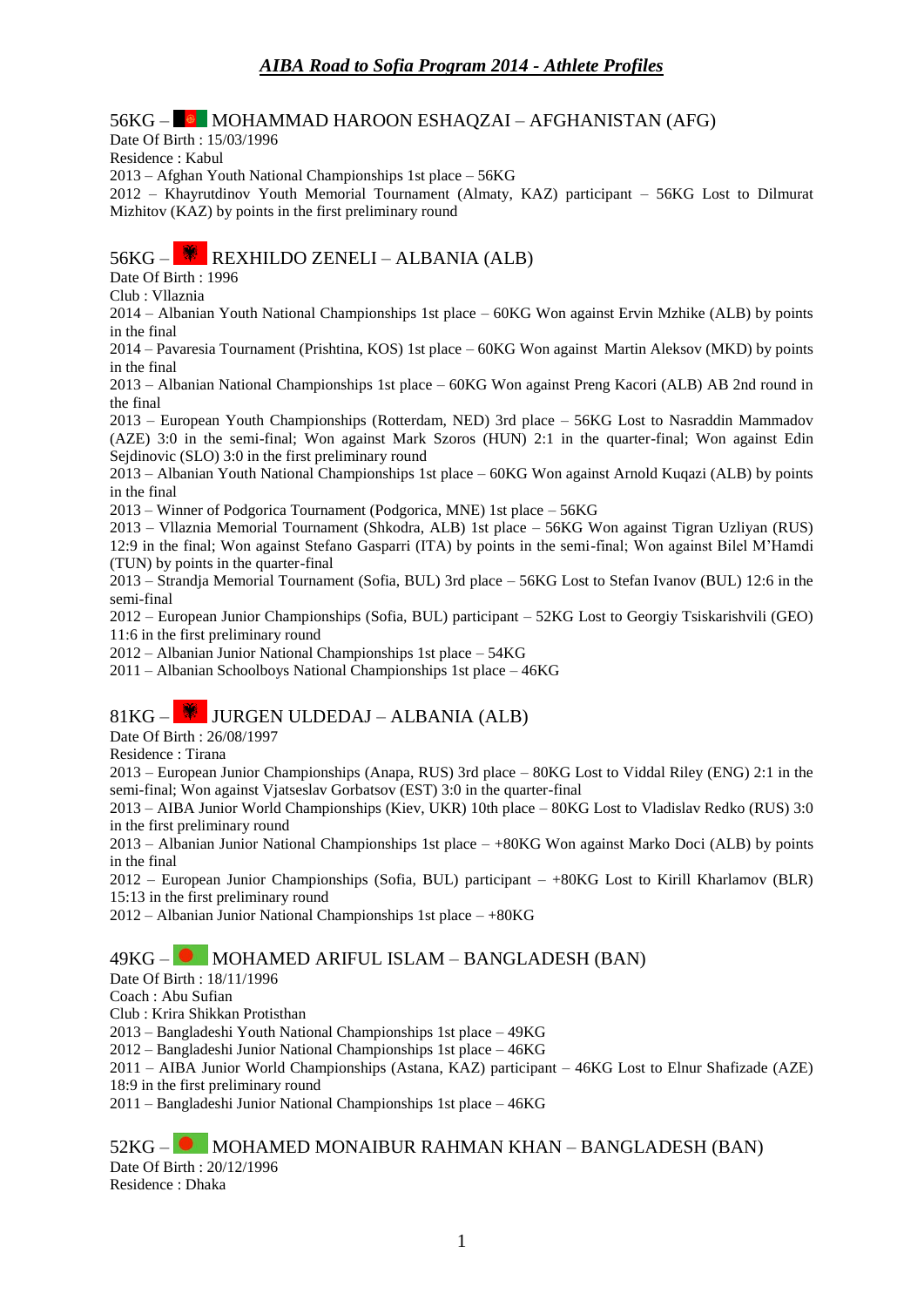2013 – Bangladeshi Youth National Championships 1st place – 52KG

2012 – Bangladeshi Junior National Championships 1st place – 50KG

2011 – Bangladeshi Junior National Championships 1st place – 48KG

#### $52KG -$  $V$  JABALI BREEDY – BARBADOS (BAR)

Date Of Birth : 26/04/1997

Club : National Gym

Number of bouts : 6 (6-0-0)

Family Background : His elder brother Cobia Breedy is member of the Barbadian national elite team

2014 – Horace Phillips Memorial Tournament (St. Michael, BAR) 1st place – 52KG Won against Michael April (GUY) 3:0 in the final

2013 – Horace Phillips Memorial Tournament (Bridgetown, BAR) 1st place – 49KG Won against Akmal Stroude (TRI) by points in the final

2012 – Barbadian 35th Anniversary Junior Tournament (Bridgetown, BAR) 1st place – 46KG Won against Justin Parris (TRI) by points in the final

2012 – Barbadian National Selection Tournament (Bridgetown, BAR) 1st place – 46KG Won against Kumi Israel (BAR) by points in the final

### $81KG -$  MILOS VELETIC – BOSNIA & HERZEGOVINA (BIH)

Date Of Birth : 26/10/1997

Number of bouts : 56

2014 – BIH-CRO Youth Dual Match – 81KG Lost to Vido Loncar (CRO) by points

2013 – Mostar Youth Tournament (Mostar, BIH) 7th place – 75KG Lost to Paul Lowther (SCO) RSC 2nd round in the quarter-final

2013 – Bosnian & Herzegovian Youth National Championships 1st place – 75KG Won against Enid Numanovic (BIH) by points in the final; Won against Almin Skender (BIH) WO in the semi-final

### +91KG – DASO SIMEUNOVIC – BOSNIA & HERZEGOVINA (BIH)

Date Of Birth : 14/02/1997

Club : BK Radnik Bijeljina

Began boxing : 2009

2014 – BIH-CRO Youth Dual Match – +91KG Won against Miljan Lakovic (CRO) by points

2013 – Dusan Bozovic Youth Memorial Tournament (Novi Sad, SRB) 1st place – +91KG Won against Ognjen Pantic (SRB) by points in the final

2013 – European Junior Championships (Anapa, RUS) participant – +80KG Lost to Gergely Olah (HUN) 2:1 in the first preliminary round

2013 – AIBA Junior World Championships (Kiev, UKR) 7th place – +80KG Lost to Dmitriy Zisko (KAZ) 3:0 in the quarter-final; Won against Joe Saunderson (ENG) 3:0 in the second preliminary round; Won against Sergiy Beglaryan (UKR) 3:0 in the first preliminary round

2013 – Golden Gloves of Vojvodina Youth Tournament (Kikinda, SRB) 3rd place – +91KG Lost to Dusan Krstin (SRB) 3:0 in the semi-final; Won against Stanley Koemans (NED) 2:1 in the quarter-final

2013 – Bosnian & Herzegovian Junior National Championships 1st place – +80KG

2013 – Mostar Youth Tournament (Mostar, BIH) 2nd place – +91KG Lost to Laszlo Komor (HUN) by points in the final

2013 – Bosnian & Herzegovian Youth National Championships 1st place – +91KG Won against Elvis Smajlovic (BIH) by points in the final; Won against Petko Djukanovic (BIH) by points in the semi-final

2012 – Golden Gloves of Vojvodina Youth Tournament (Novi Sad, SRB) 2nd place – +91KG Lost to Ivan Kabatov (RUS) RSC 1st round in the final; Won against Florentin Penda (ROM) RSC 1st round in the semi-final 2012 – European Junior Championships (Sofia, BUL) 7th place – +80KG Lost to Angel Angelov (BUL) 18:11 in the quarter-final

2012 – Bosnian & Herzegovian Junior National Championships 1st place – +80KG

2011 – Bosnian & Herzegovian Schoolboys National Championships 1st place – +76KG

# 51KG – JOSELYNE KANYANGE – BURUNDI (BDI)

Date Of Birth : 15/03/1996

Number of bouts : 14

2013 – Burundi Women's Youth National Championships 1st place – 51KG

2012 – Burundi Women's Junior National Championships 1st place – 50KG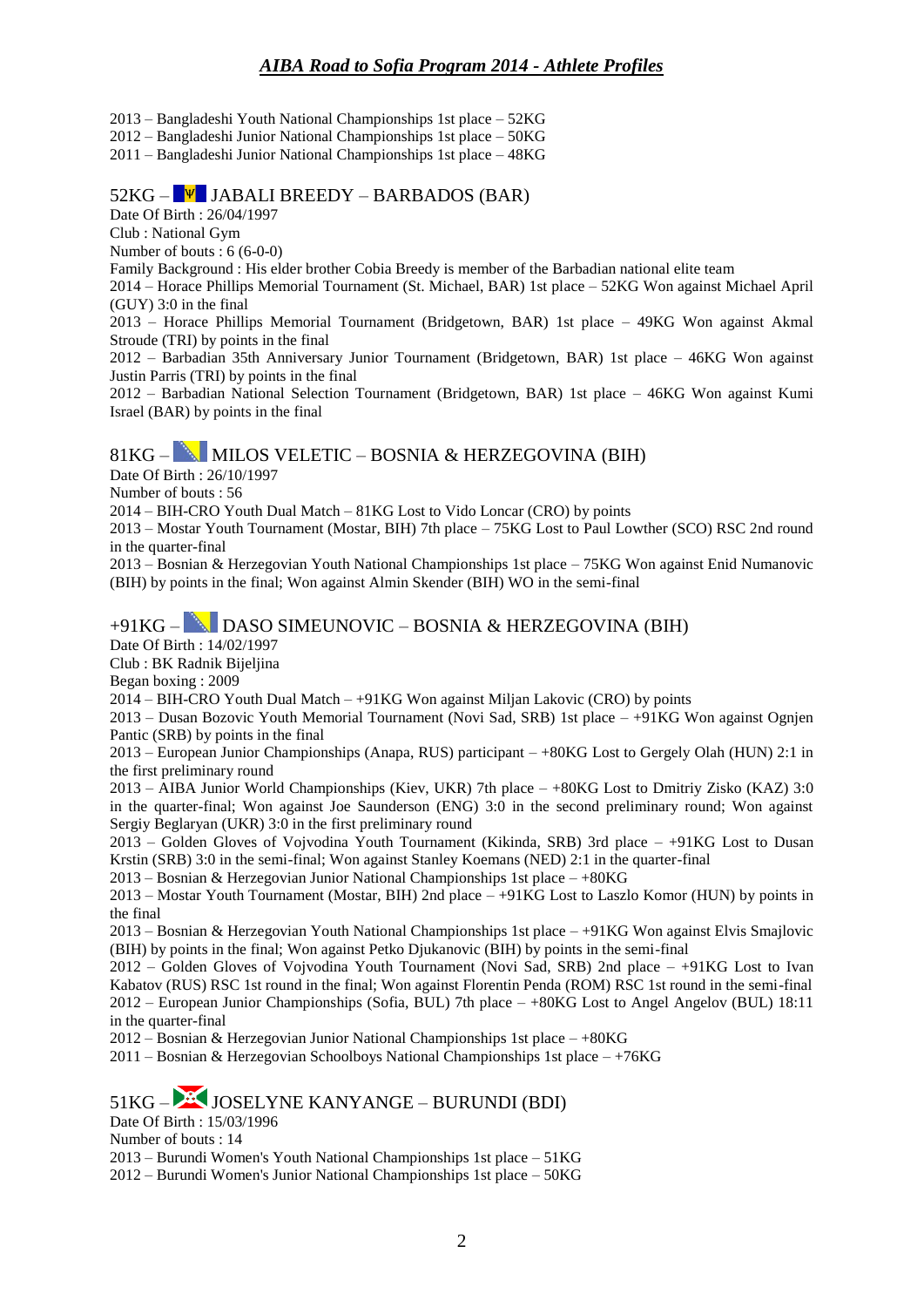$60KG -$  MONIA HAKIZIMANA – BURUNDI (BDI) Date Of Birth : 09/01/1997 Number of bouts : 16 2013 – Burundi Women's Junior National Championships 1st place – 57KG 2012 – Burundi Women's Junior National Championships 1st place – 57KG

# 75KG – AIMEE NADEGE KEZA – BURUNDI (BDI)

Date Of Birth : 27/07/1996 Number of bouts : 13 2013 – Burundi Women's Youth National Championships 1st place – 64KG 2012 – Burundi Women's Junior National Championships 1st place – 63KG

### 56KG – JAVIER IBANEZ DIAZ – CUBA (CUB)

Date Of Birth : 14/07/1996

Residence : Matanzas

Stance : Orthodox

2014 – Pavlyukov Youth Memorial Tournament (Anapa, RUS) 1st place – 56KG Won against Abdulkhay Sharakhmatov (UZB) 3:0 in the final; Won against Shukurjon Rakhimov (UZB) 3:0 in the semi-final; Won against Khayyam Mammadov (AZE) 3:0 in the quarter-final; Won against Ruslan Zubachuk (UKR) 3:0 in the first preliminary round

2014 – Cuban Youth National Championships 1st place – 56KG Won against Osvaldo Diaz (CUB) 2:1 in the final; Won against Yannier Bess (CUB) 3:0 in the semi-final; Won against Denis Barbaro Speek (CUB) 3:0 in the quarter-final

2013 – Khayrutdinov Youth Memorial Tournament (Almaty, KAZ) 1st place – 56KG Won against Muhammetmyrat Sahedov (TKM) 3:0 in the final; Won against Javokhirbek Karimov (UZB) 3:0 in the semifinal; Won against Diyas Alimbay (KAZ) 3:0 in the quarter-final; Won against Arlan Abdibek (KAZ) TKO 2nd round in the first preliminary round

2013 – Pavlyukov Youth Memorial Tournament (Anapa, RUS) 1st place – 56KG Won against Keith Flavin (IRL) 14:6 in the final; Won against Nikita Kuznetsov (RUS) 18:11 in the semi-final; Won against Kurt Walker (IRL) 20:13 in the quarter-final; Won against Nicolae Zgircea (MDA) 16:5 in the first preliminary round

2012 – Cuban Junior National Games 1st place – 54KG Won against Jose Izaguirre (CUB) by points in the final; Won against Yoelvis Gomez (CUB) by points in the semi-final

2011 – Roberto Balado Cup (Havana, CUB) 1st place – 49KG Won against Juliano Maquina (MOZ) 29:8 in the final; Won against Rodolfo Ramos (CUB) 22:12 in the semi-final; Won against Evier Hernandez (VEN) WO in the quarter-final

60KG – ALAYN LIMONTA BOUDET – CUBA (CUB)

Date Of Birth : 07/05/1997

Residence : Havana

2014 – Pavlyukov Youth Memorial Tournament (Anapa, RUS) participant – 60KG Lost to Muzaffar Rashidov (UZB) 3:0 in the first preliminary round

2014 – Cuban Youth National Championships 1st place – 60KG Won against Jose Izaguirre (CUB) 2:1 in the final; Won against Pablo Sanchez (CUB) WO in the semi-final; Won against Raidel Vinajeras (CUB) TKO 2nd round in the quarter-final; Won against Reinni Viamonte (CUB) 3:0 in the first preliminary round

2013 – AIBA Junior World Championships (Kiev, UKR) 1st place – 54KG Won against Suleiman Bammatov (RUS) 2:1 in the final; Won against Ahmet Micik (TUR) 3:0 in the semi-final; Won against Ryan Garner (ENG) 2:1 in the quarter-final; Won against Spartak Tamaryan (ARM) 2:1 in the second preliminary round; Won against Huang Chi Wei (TPE) TKO 1st round in the first preliminary round

2013 – Cuban Junior National Games 1st place – 54KG Won against Roimel Fuentes (CUB) 2:1 in the final; Won against Aralexi Gamez (CUB) 3:0 in the semi-final; Won against Denis Barbaro Speek (CUB) 3:0 in the quarter-final; Won against Liosbanis Anaya (CUB) 3:0 in the first preliminary round

2012 – Cuban Junior National Games 1st place – 50KG Won against Frank Saldivar (CUB) by points in the final; Won against Alvaro Cruz (CUB) by points in the semi-final

91KG – YORDAN ALAIN HERNANDEZ MOREJON – CUBA (CUB) Date Of Birth : 12/03/1996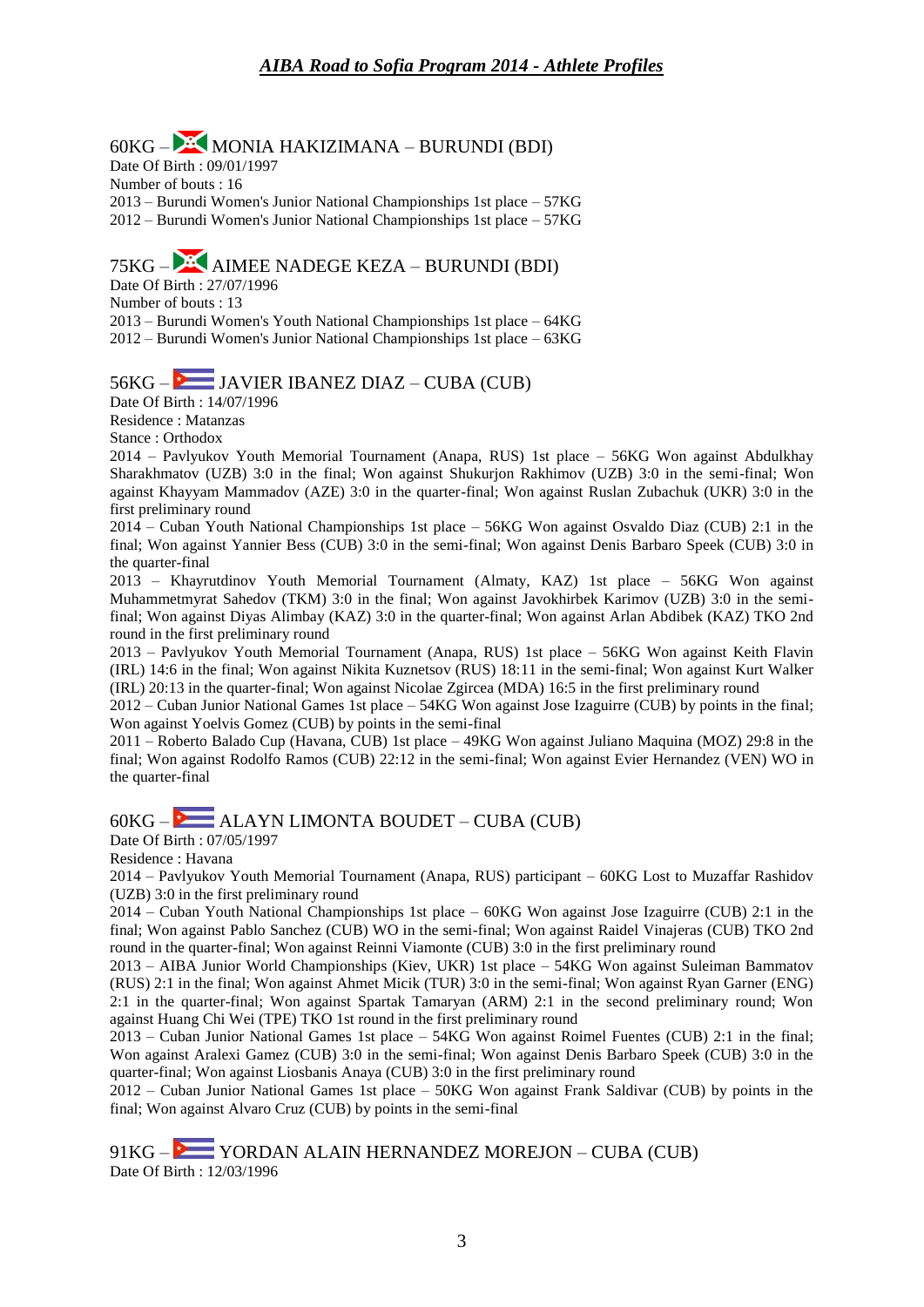2014 – Pavlyukov Youth Memorial Tournament (Anapa, RUS) 6th place – 91KG Lost to Maksim Kolesnikov (RUS) 3:0 in the quarter-final; Won against Rahmatullo Gofurov (UZB) 3:0 in the first preliminary round

2014 – Cuban Youth National Championships 1st place – 91KG Won against Marlon Sanchez (CUB) TKO 1st round in the final; Won against Roiman Alvarez (CUB) TKO 1st round in the semi-final; Won against Juan Montes De Oca (CUB) 3:0 in the quarter-final

2013 – Khayrutdinov Youth Memorial Tournament (Almaty, KAZ) 1st place – 91KG Won against Ablay Baktorazov (KAZ) 3:0 in the final; Won against Alibek Amanzhol (KAZ) 3:0 in the semi-final; Won against Oleg Kruk (KAZ) TKO 2nd round in the quarter-final

2013 – Pavlyukov Youth Memorial Tournament (Anapa, RUS) 2nd place – 91KG Lost to Andrey Stotskiy (RUS) 17:8 in the final; Won against Ramazan Muslimov (UKR) 12:10 in the semi-final; Won against Rahmatullo Gofurov (UZB) 12:9 in the quarter-final; Won against Yevgeniy Mednik (BLR) 21:8 in the first preliminary round

2013 – Cuban Youth National Championships 1st place – +91KG Won against Geisel Melgarejo (CUB) WO in the final; Won against Eduardo Gonzalez (CUB) 40:17 in the semi-final; Won against Jorge Quintana (CUB) RSC 1st round in the quarter-final

2012 – Cuban Junior National Games 1st place – +80KG Won against Eduardo Gonzalez (CUB) by points in the final; Won against Randy Costa (CUB) by points in the semi-final

### 60KG – ROMAN ASEFA ABATE – ETHIOPIA (ETH)

Date Of Birth : 06/12/1996

2013 – Ethiopian Women's National Championships 1st place – 54KG

#### 49KG – HABTAMU KETEMA MESHESHA – ETHIOPIA (ETH)

Date Of Birth : 09/08/1997

2014 – Ethiopian Youth National Championships 1st place – 49KG

69KG – GEZAHEGN ROBA DEGERSO – ETHIOPIA (ETH) Date Of Birth : 21/08/1996

2014 – Ethiopian Youth National Championships 1st place – 69KG

### 56KG – EDRISSA JAMMEH – GAMBIA (GAM)

Date Of Birth : 22/09/1997 Residence : Banjul Number of bouts : 6 2013 – Gambian Independence Day Tournament (Banjul, GAM) 1st place – 56KG 2013 – Gambian Junior National Championships 1st place – 54KG

### $60KG -$  ENSA JARJU – GAMBIA (GAM)

Date Of Birth : 10/02/1997 Residence : Banjul Number of bouts : 7 2013 – Gambian Youth National Championships 1st place – 60KG 2013 – Gambian Independence Day Tournament (Banjul, GAM) 1st place – 60KG

#### 60KG – BILLY SNAYDER JOSIMA ACEITUNO ALDANA – GUATEMALA (GUA) Date Of Birth : 06/01/1997

2014 – Panamerican Youth Championships (Quito, ECU) 3rd place – 60KG Lost to Jose Rodriguez (ECU) 3:0 in the semi-final

2013 – Cuban Junior National Games (Santiago de Cuba, CUB) 13th place – 60KG Lost to Damian Doble (CUB) 2:1 in the first preliminary round

# $69KG -$ <sup>9</sup> CARLOS DANIEL TOBAR ROMERO – GUATEMALA (GUA) Date Of Birth : 02/03/1996

2014 – Panamerican Youth Championships (Quito, ECU) 5th place – 69KG Lost to Juan Ramon Solano (DOM) 3:0 in the quarter-final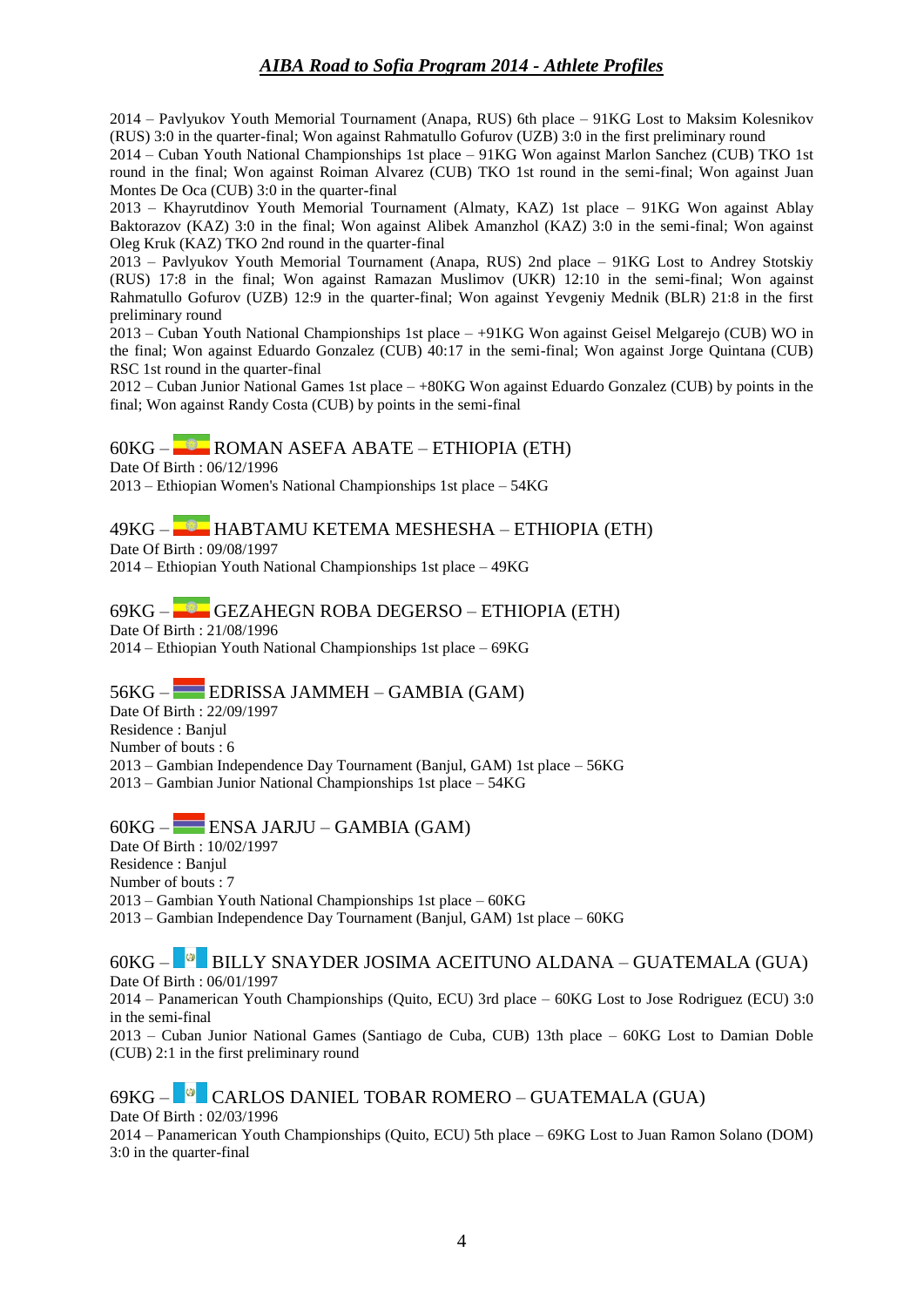2013 – Olympic Youth Cup (Salinas, PUR) 1st place – 69KG Won against Eddie Mitchell (BAR) TKO 1st round in the final; Won against Jose Luis Rodriguez (PUR) 3:0 in the semi-final

2013 – Cheo Aponte Youth Tournament (Caguas, PUR) 1st place – 69KG Won against Jose Luis Rodriguez (PUR) by points in the final

2013 – Central American Games (San Jose, CRC) 1st place – 69KG Won against Harold Calderon (HON) 18:11 in the final; Won against Arturo Izquierdo (CRC) 13:7 in the semi-final

2013 – Independence Cup (Santiago de los Caballeros, DOM) 10th place – 69KG Lost to Rashidi Ellis (USA) 19:9 in the first preliminary round

2012 – Guatemalan Junior National Games 1st place – 75KG

2012 – Panamerican School Games (Guatemala City, GUA) 1st place – 75KG Won against Nalek Korvaj (VEN) 28:16 in the final

# 56KG – THIERNO BALDE – GUINEA (GUI)

Date Of Birth : 27/03/1997

2014 – Guinean Youth National Selection Tournament 1st place – 56KG

### $69KG -$  ALPHA DIALLO – GUINEA (GUI)

Date Of Birth : 17/07/1996

2014 – Guinean Youth National Selection Tournament 1st place – 69KG

# $52KG -$  MICHAEL KWEKU APRIL – GUYANA (GUY)

Date Of Birth : 11/08/1996

Height : 147cm

Club : Roberts Champions Boxing Gym

2014 – Horace Phillips Memorial Tournament (St. Michael, BAR) 2nd place – 52KG Lost to Jabali Breedy (BAR) 3:0 in the final

2014 – Goodwill International Tournament (Georgetown, GUY) 1st place – 52KG Won against Junior Henry (GUY) 3:0 in the final

2013 – South American Youth Games (Callao, PER) 3rd place – 52KG Lost to Juan Fernandez (ECU) 3:0 in the semi-final; Won against Willy Choque (BOL) 2:1 in the quarter-final

2013 – Guyana Youth National Championships 1st place – 52KG

### 75KG – TRAVIS RON FRASER – GUYANA (GUY)

Date Of Birth : 18/01/1996

Height : 168cm

2014 – Goodwill International Tournament (Georgetown, GUY) 1st place – 75KG Won against Geldroy Smith (GUY) 3:0 in the final

2013 – South American Youth Games (Callao, PER) 2nd place – 69KG Lost to Ariel Ruiz (ECU) 3:0 in the final

2013 – TRI-GUY Junior Dual Match – 70KG Lost to Ryan Cummings (TRI) by points

2013 – Guyana Youth National Championships 1st place – 69KG

### 69KG – OSHANE CLEARY – JAMAICA (JAM)

Date Of Birth : 16/08/1996

Club : Heavy Metal Gym

Number of bouts : 19 (15-0-4)

Began boxing : 2008

2013 – Jamaican Youth National Championships 1st place – 69KG

2013 – Jamaican National Selection Tournament 2nd place – 75KG Lost to Omar Campbell (JAM) AB 3rd round in the final

2013 – JAM-CAN Dual Match – 81KG Lost to Max Rizzi (CAN) DQ 3rd round

2012 – Stony Hill Primary and Junior High School Tournament (Kingston, JAM) 2nd place – 69KG Lost to Kestna Davis (JAM) by points in the final

2011 – Jamaican Junior National Championships 2nd place – 63KG Lost to Anthony Clarke (JAM) by points in the final

2009 – Stony Hill Primary and Junior High School Tournament (Kingston, JAM) 1st place – 57KG Won against Cody Barnett (JAM) by points in the final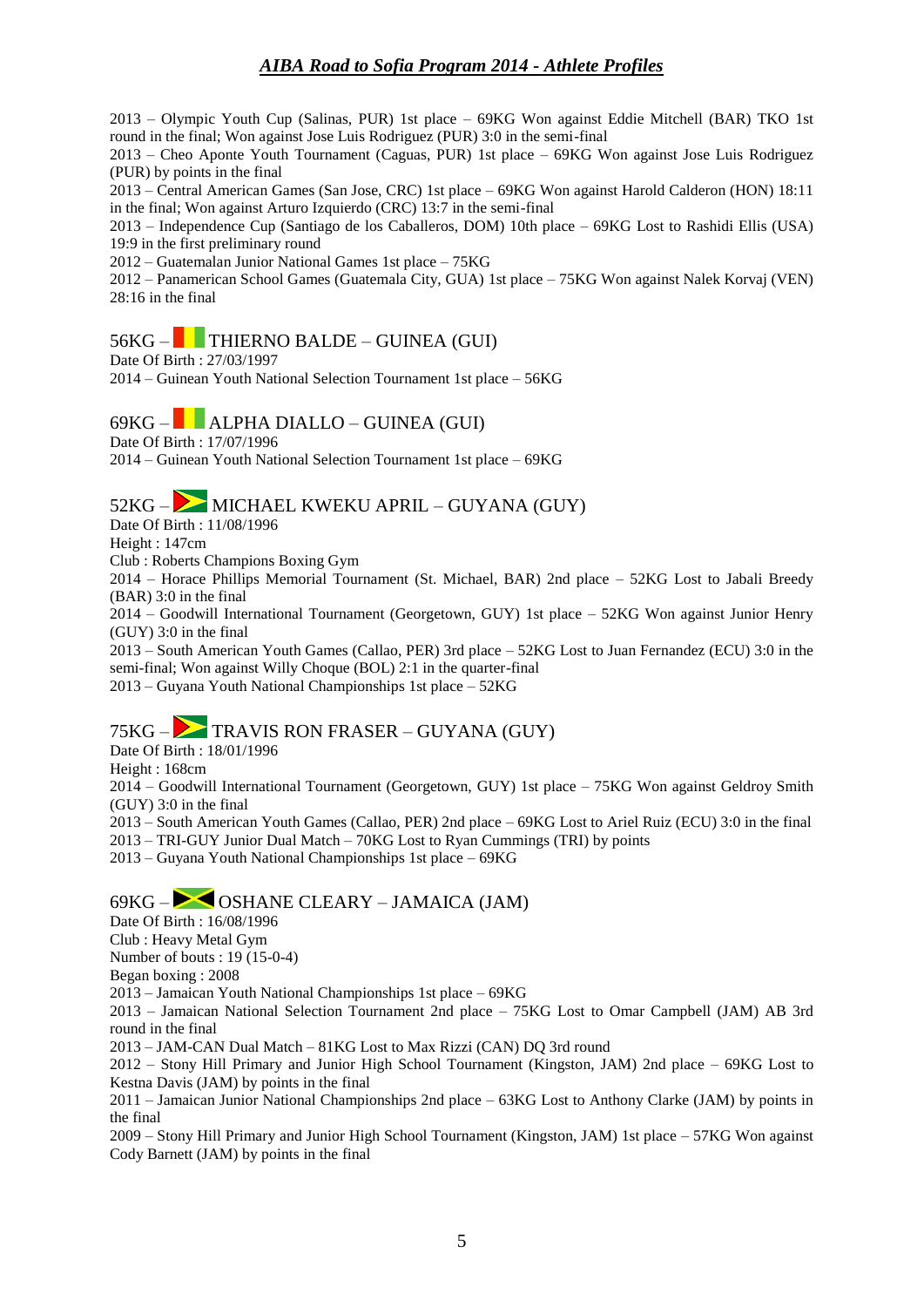# 75KG – OMAR CAMPBELL – JAMAICA (JAM)

Date Of Birth : 23/12/1997 Club : Bruising Gym

Number of bouts : 11 (10-0-1)

2013 – Jamaican Youth National Championships 1st place – 75KG

2013 – Wray & Nephew Middleweight Contender (Kingston, JAM) 1st place – 75KG Won against Yovan Panton (JAM) TKO 3rd round in the final

2013 – Jamaican National Selection Tournament 1st place – 75KG Won against Oshane Cleary (JAM) AB 3rd round in the final

2012 – Jamaican National Selection Tournament 1st place – 75KG Won against Dwayne Peart (JAM) RS 3rd round in the final

# $49KG - H^+$  ABEDNEGO KYALO – KENYA (KEN)

Date Of Birth : 17/01/1997

Club : Dallas Club

Residence : Nairobi

2014 – Kenyan Youth National Championships 1st place – 49KG Won against Stephen Ndugu (KEN) by points in the final

2013 – Kenyan National Boxing League 5th Round 2nd place – 49KG Lost to Matayo Keya (KEN) KO 3rd round in the final

2013 – Kenyan National Boxing League 2nd Round 2nd place – 49KG Lost to Peter Mungai Warui (KEN) by points in the final; Won against Abdalla Athumani (KEN) KO 2nd round in the semi-final

### $60KG -$  $H$  SIMON KINUTHIA – KENYA (KEN)

Date Of Birth : 10/01/1996

Club : African Warriors Club

Residence : Mombasa

2014 – Kenyan Youth National Championships 1st place – 60KG Won against Paul Mwaura (KEN) by points in the final

2013 – Arusha International Tournament (Arusha, TAN) 1st place – 60KG

2013 – Kenyan National Boxing League 2nd Round 2nd place – 56KG Lost to Joseph Njogu Ndungu (KEN) by points in the final; Won against Chris Kamau (KEN) by points in the semi-final

### 75KG – ALBULENA GUBETINI – KOSOVO (KOS)

Date Of Birth : 04/04/1996

Club : K.B. Trepca 89

Stance : Orthodox

2013 – European Union Women's Youth Championships (Keszthely, HUN) 3rd place – 75KG Lost to Olivia Endale Makay (GER) TKO 3rd round in the semi-final

2013 – Pavaresia Women's Tournament (Pristina, KOS) 1st place – 75KG

2012 – European Women's Junior Championships (Wladyslawowo, POL) 7th place – 66KG Lost to Zeynep Gonc (TUR) 12:6 in the quarter-final

2012 – Silesian Women's Junior Open Tournament (Gliwice, POL) 3rd place – 70KG Lost to Elzbieta Wojcik (POL) WO in the semi-final

2011 – Silesian Women's Junior Open Tournament (Gliwice, POL) 2nd place – 66KG Lost to Hanna Solecka (POL) 2:1 in the final; Won against Justyna Walas (POL) 2:1 in the semi-final

2011 – Rasim Kiqina Women's Junior Tournament (Pristina, KOS) 1st place – 64KG Won against Pasa Malagic  $(BIH)$  1+:1 in the final

2010 – Silesian Women's Junior Open Tournament (Gliwice, POL) 3rd place – 63KG Lost to Anna Januszewska (POL) RSC 3rd round in the semi-final

2009 – Kosovo Women's Junior National Championships 1st place – 57KG Won against Vlora Muzaqi (KOS) 2:0 in the final

### 91KG – FISNIK MUHARREMI – KOSOVO (KOS)

Date Of Birth : 11/04/1996

Coach : Shefkija Bogujevci

2013 – Kosovo Youth National Championships 1st place – 91KG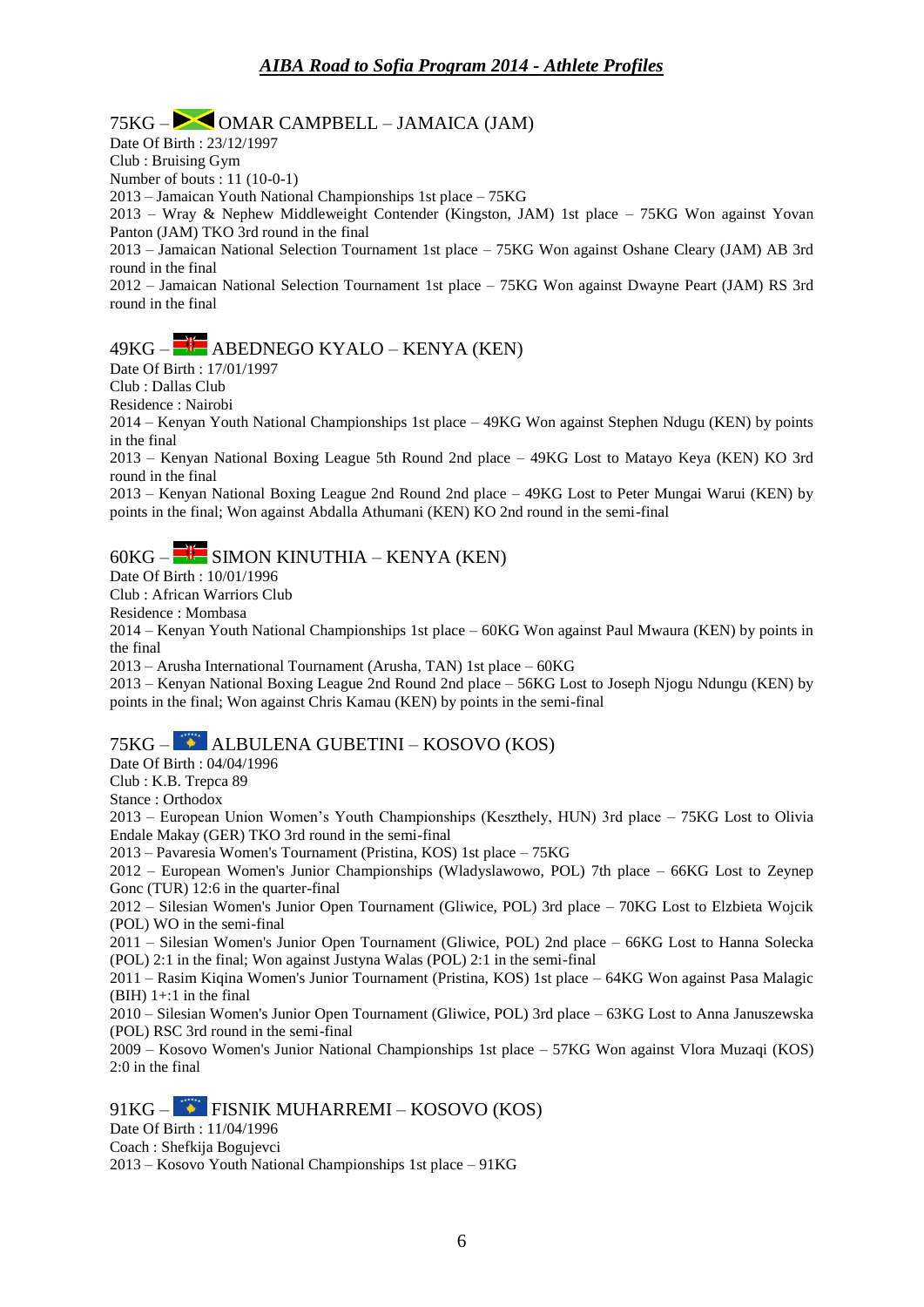2013 – Albanian Youth National Championships 1st place – 91KG Won against Kristi Frroku (ALB) by points in the final

2012 – Kosovo Junior National Championships 1st place – +80KG

2011 – Winner of Podgorica Tournament (Podgorica, MNE) 1st place – 91KG

2011 – Kosovo Junior National Championships 1st place – +80KG Won against Valdrin Bajraktari (KOS) 2:0 in the final

### 60KG – RALFS AUSMANIS – LATVIA (LAT)

Date Of Birth : 29/08/1996

Residence : Jelgava

Number of bouts : 105 (87-0-18)

Began boxing : 2008

2014 – Danas Pozniakas Youth Memorial Tournament (Vilnius, LTU) participant – 60KG Lost to Lasha Guruli (GEO) 3:0 in the first preliminary round

2014 – Pavlyukov Youth Memorial Tournament (Anapa, RUS) participant – 60KG Lost to Orkhan Aliyev (AZE) 3:0 in the first preliminary round

2013 – European Youth Championships (Rotterdam, NED) participant – 60KG Lost to Viktor Petrov (UKR) TKO 1st round in the first preliminary round

2013 – Latvian Youth National Championships 1st place – 60KG Won against Eriks Malinovskis (LAT) by points in the final; Won against Tomi Pitkanen (LAT) by points in the semi-final

2013 – Latvian National Championships 3rd place – 56KG Lost to Evalds Teikmanis (LAT) by points in the semi-final; Won against Konstantins Sumorukovs (LAT) by points in the quarter-final

2012 – Latvian Junior National Championships 1st place – 54KG Won against Antons Fridrihs (LAT) by points in the final

2012 – Konstantin Matviychuk Junior Memorial Tournament (Magnitogorsk, RUS) 3rd place – 54KG Lost to Maksim Krivtsov (RUS) 9:2 in the semi-final

2011 – Riga Open Tournament (Riga, LAT) 3rd place – 49KG Lost to Oskars Rancans (LAT) by points in the semi-final; Won against Evalds Teikmanis (LAT) by points in the quarter-final; Won against Maksims Demcenko (LAT) by points in the first preliminary round

2010 – Latvian Junior National Championships 1st place – 42KG Won against Evalds Teikmanis (LAT) by points in the final; Won against Vladislavs Gorosko (LAT) by points in the semi-final

#### +91KG – EVANDERS SERVUTS – LATVIA (LAT)

Date Of Birth : 16/12/1997

Coach : Vladislavs Sokolovs

Number of bouts : 67 (50-0-17)

Began boxing : 2009

2014 – Danas Pozniakas Youth Memorial Tournament (Vilnius, LTU) 5th place – +91KG Lost to Dovydas Sernas (LTU) 2:1 in the quarter-final

2014 – Pavlyukov Youth Memorial Tournament (Anapa, RUS) participant – +91KG Lost to Muhamedali Tahirov (AZE) 2:1 in the first preliminary round

2013 – Vitalijus Karpaciauskas Tournament (Panevezys, LTU) 3rd place – 91KG Lost to Vytautas Tamosiunas (LTU) by points in the semi-final

2013 – Ricardas Tamulis Junior Tournament (Kaunas, LTU) 1st place – +80KG Won against Wojciech Zaprawa (POL) WO in the final; Won against Tomas Olberkis (LTU) 3:0 in the semi-final

2013 – Latvian Junior National Championships 1st place – +80KG Won against Emils Ahadovs (LAT) by points in the final; Won against Eduards Volkovs (LAT) by points in the semi-final

2012 – Latvian Junior National Championships 1st place – +80KG Won against Artjoms Savdons (LAT) by points in the final

2012 – Ricardas Tamulis Junior Tournament (Kaunas, LTU) 3rd place – +80KG Lost to Vytautas Tamosiunas (LTU) 7:3 in the semi-final

2012 – Konstantin Matviychuk Junior Memorial Tournament (Magnitogorsk, RUS) 7th place – +80KG Lost to Petr Grek (RUS) DQ 3rd round in the quarter-final

### 51KG – MANTOA RANONE – LESOTHO (LES)

Date Of Birth : 04/04/1997

2013 – Lesotho Women's Junior National Championships 1st place – 48KG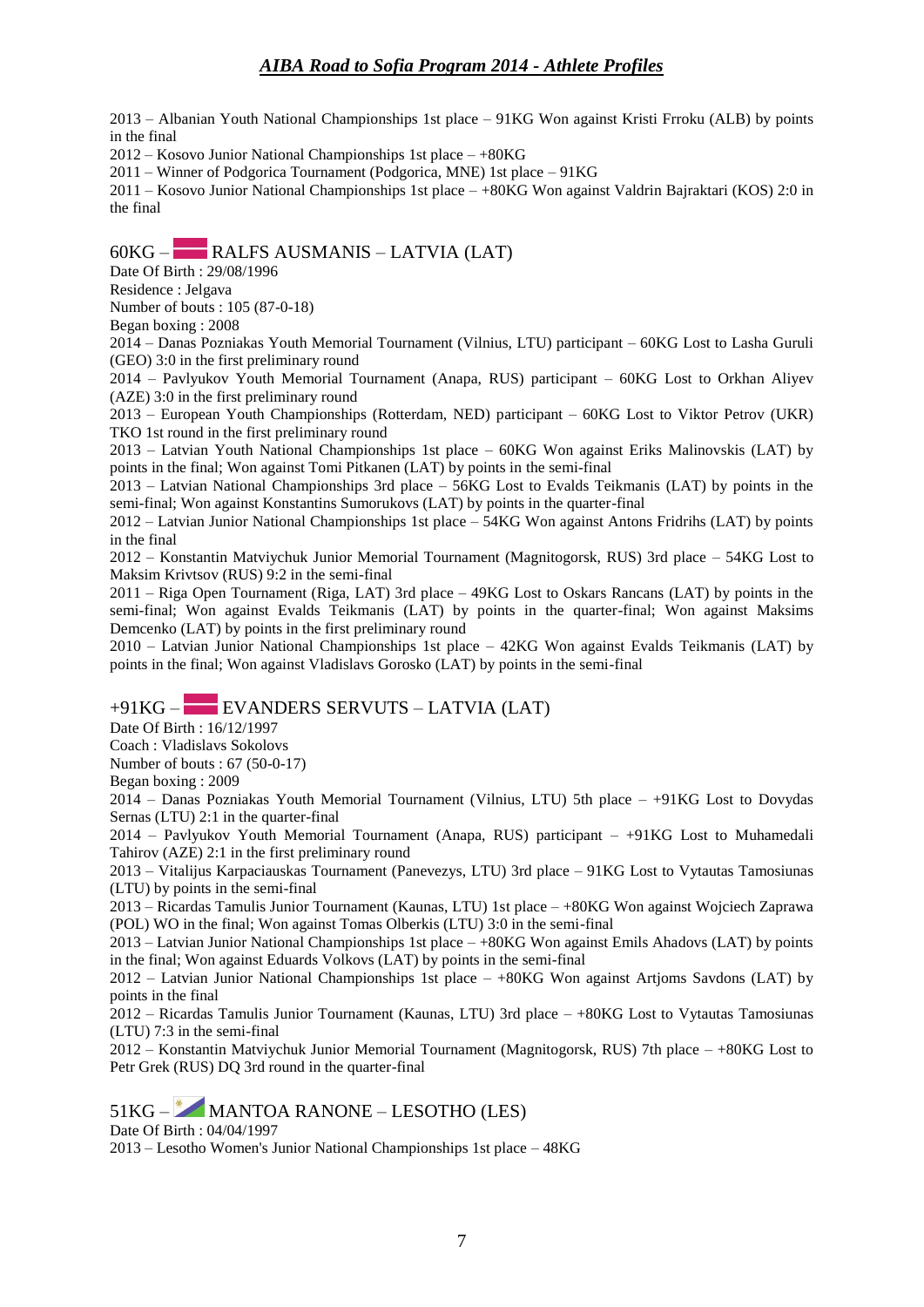## 60KG – NTSIKE MOFALALI – LESOTHO (LES)

Date Of Birth : 05/05/1996 2014 – Lesotho Women's Youth National Championships 1st place – 60KG

#### 51KG – ECATERINA CARP – MOLDOVA (MDA)

Date Of Birth : 05/09/1997 Height : 162cm Coach : Anatolii Dovgopol Club : Vityaz Residence : Tiraspol Stance : Orthodox Number of bouts : 13 (10-0-3) Began boxing : 2011 2014 – Ivano-Frankovsk Women's Youth Tournament (Ivano-Frankovsk, UKR) 1st place – 51KG 2013 – AIBA Women's Junior World Championships (Albena, BUL) participant – 50KG Lost to Gargi (IND) TKO 1st round in the first preliminary round 2013 – Izmail Women's Junior Tournament (Izmail, UKR) 1st place – 50KG 2013 – Moldovan Women's Junior National Championships 1st place – 50KG

2013 – International Women's Junior Tournament (Tryskavets, UKR) 2nd place – 50KG

#### 60KG – DORIN BUCSA – MOLDOVA (MDA)

Date Of Birth : 13/11/1997

Residence : Hincesti

2014 – Danas Pozniakas Youth Memorial Tournament (Vilnius, LTU) 1st place – 60KG Won against Richard Konnyu (HUN) 3:0 in the final; Won against Volkan Gokcek (TUR) 3:0 in the semi-final; Won against Arturas Bankauskas (LTU) 3:0 in the quarter-final; Won against Edvardas Strelciunas (LTU) 3:0 in the first preliminary round

2014 – Pavlyukov Youth Memorial Tournament (Anapa, RUS) 1st place – 60KG Won against Florian Sabo (SRB) 3:0 in the final; Won against Artur Prygoda (UKR) 3:0 in the semi-final; Won against Wladyslaw Baryshnik (GER) 3:0 in the quarter-final; Won against Isidro Ochoa (USA) 3:0 in the first preliminary round

2014 – Moldovan Youth National Championships 1st place – 60KG Won against Mihail Cvasiuc (MDA) 2:1 in the final; Won against Ivan Petrov (MDA) 3:0 in the semi-final; Won against Vladislav Obrucicov (MDA) WO in the quarter-final; Won against Nicolai Negrun (MDA) TKO 2nd round in the first preliminary round

2013 – European Junior Championships (Anapa, RUS) 2nd place – 57KG Lost to Magomed Dzhovbatyrov (RUS) 2:1 in the final; Won against Artur Prygoda (UKR) 3:0 in the semi-final; Won against Petar Aleksandrov (BUL) 3:0 in the quarter-final; Won against Garnik Papikyan (ARM) 3:0 in the first preliminary round

2013 – AIBA Junior World Championships (Kiev, UKR) participant – 57KG Lost to Artur Prygoda (UKR) 2:1 in the second preliminary round; Won against Amartuvshin Otgerel (MGL) 3:0 in the first preliminary round

2013 – Uman Liberation Junior Tournament (Uman, UKR) 1st place – 57KG Won against Yulian Tembotov (UKR) 3:0 in the final; Won against Sydyk Derman (UKR) 3:0 in the semi-final; Won against Osvaldas Juskevicius (LTU) 3:0 in the quarter-final

2013 – Moldovan Junior National Championships 1st place – 57KG

2012 – European Junior Championships (Sofia, BUL) 3rd place – 54KG Lost to Viktor Petrov (UKR) 17:5 in the semi-final; Won against Sandro Omerovic (SWE) 17:8 in the quarter-final; Won against Kristian Doychev (BUL) 16:12 in the first preliminary round

2012 – Moldovan Junior National Championships 1st place – 54KG

2011 – European Schoolboys Championships (Grozniy, RUS) 2nd place – 52KG Lost to Konstantin Mishechkin (RUS) by points in the final; Won against Emrullah Kaya (TUR) 2:1 in the semi-final; Won against Ismail Guseynov (AZE) 2:1 in the quarter-final

2010 – European Schoolboys Championships (Yambol, BUL) 7th place – 46KG Lost to Masud Yusifzada (AZE) 6:1 in the quarter-final

64KG – VLADISLAV TUGUI – MOLDOVA (MDA) Date Of Birth : 10/10/1997 Height : 178cm Residence : Tiraspol Stance : Southpaw Began boxing : 2007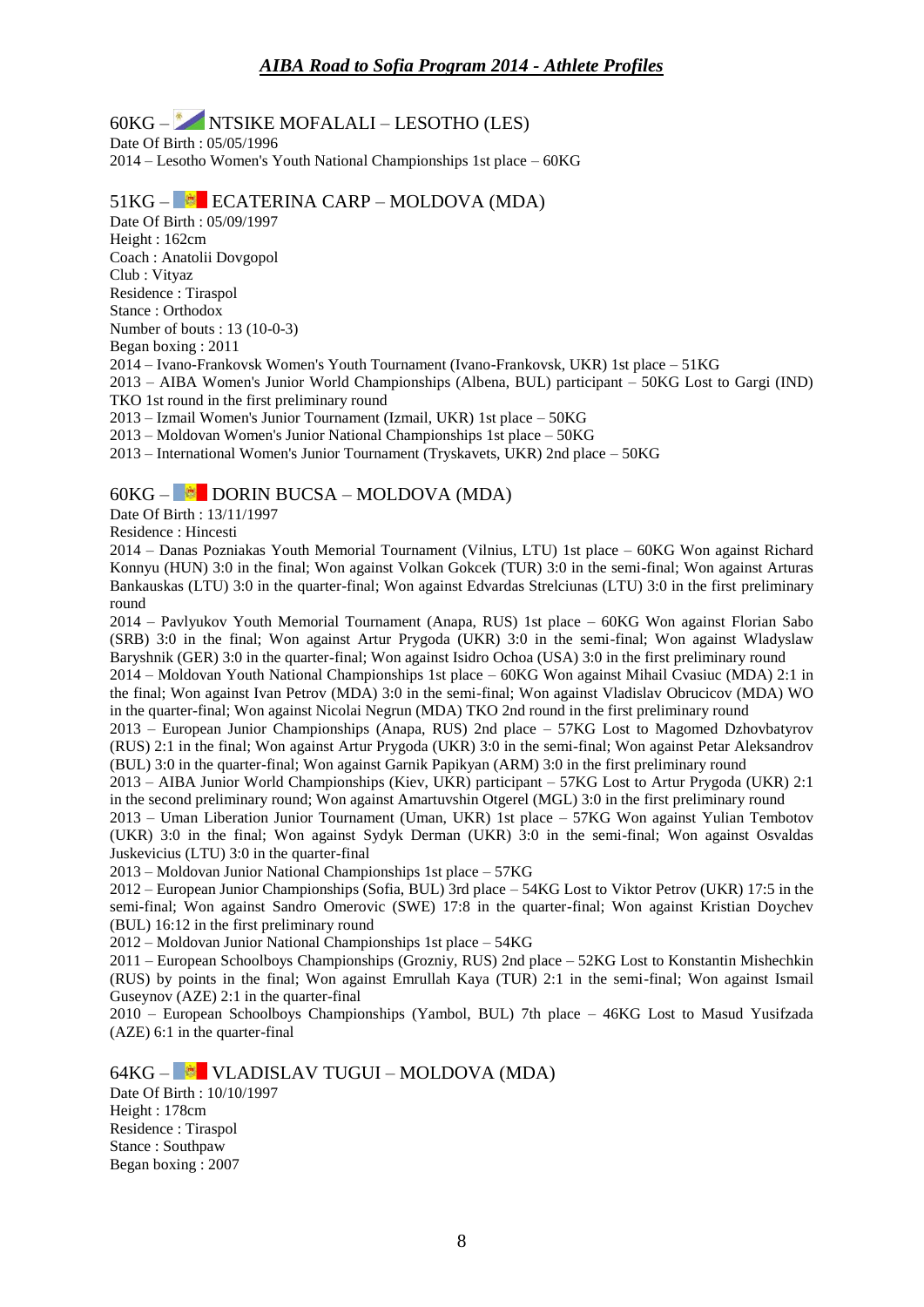2014 – Pavlyukov Youth Memorial Tournament (Anapa, RUS) 3rd place – 64KG Lost to Wladimir Fruehsorger (GER) WO in the semi-final; Won against Aliaksandr Vashchylka (BLR) 3:0 in the quarter-final; Won against Ismayil Huseynov (AZE) 3:0 in the first preliminary round

2014 – Moldovan Youth National Championships 1st place – 64KG Won against Petr Cojocari (MDA) 3:0 in the final; Won against Vlad Moldovan (MDA) 3:0 in the semi-final; Won against Gheorghii Garbur (MDA) TKO 1st round in the quarter-final; Won against Gheorghe Grangaci (MDA) TKO 1st round in the first preliminary round

2013 – European Junior Championships (Anapa, RUS) 1st place – 60KG Won against Vakhid Abbasov (RUS) 3:0 in the final; Won against Myroslav Ishchenko (UKR) 2:1 in the semi-final; Won against Ilian Markov (BUL) 3:0 in the quarter-final; Won against Aidan Walsh (IRL) 3:0 in the first preliminary round

2013 – AIBA Junior World Championships (Kiev, UKR) 2nd place – 60KG Lost to Ivan Kozlovskiy (RUS) 3:0 in the final; Won against Kieran Molloy (IRL) TKOI 1st round in the semi-final; Won against Ryenchindorj Unubold (MGL) 3:0 in the quarter-final; Won against Shamil Ibrahimzadeh (AZE) 2:1 in the second preliminary round; Won against Roan Polanco (DOM) 3:0 in the first preliminary round

2013 – Uman Liberation Junior Tournament (Uman, UKR) 1st place – 60KG Won against Keoni Adric (USA) 3:0 in the final; Won against Artem Piskun (UKR) 3:0 in the semi-final

2013 – Moldovan Junior National Championships 1st place – 60KG

2012 – European Junior Championships (Sofia, BUL) 2nd place – 50KG Lost to Timur Pirdamov (RUS) 10:6 in the final; Won against Katin Asenov (BUL) 12:6 in the semi-final; Won against Tayfur Aliyev (AZE) 13:9 in the quarter-final; Won against Adrian Kowal (POL) 16:10 in the first preliminary round

2012 – Uman Liberation Junior Tournament (Uman, UKR) 1st place – 50KG Won against Artur Voznyak (UKR) by points in the final; Won against Bohdan Grabovskiy (UKR) RSC 3rd round in the semi-final; Won against Andriy Borishpolets (UKR) 5:0 in the quarter-final

2012 – Moldovan Junior National Championships 1st place – 50KG

2011 – European Schoolboys Championships (Grozniy, RUS) 2nd place – 43KG Lost to Magomed Mirzayev (RUS) 4:1 in the final; Won against Daniel Asenov (BUL) 5:1 in the semi-final; Won against Gagik Azizbekyan (ARM) 5:2 in the quarter-final

2010 – European Schoolboys Championships (Yambol, BUL) participant – 38.5KG Lost to Dmitriy Asanov (BLR) 8:3 in the first preliminary round

### 81KG – JOVAN SIPCIC – MONTENEGRO (MNE)

Date Of Birth : 11/09/1997

2014 – Montenegro Youth National Selection Tournament 1st place – 81KG

2013 – Montenegro Junior National Championships 1st place – 80KG

# 52KG – SUSHAN MANANDHAR – NEPAL (NEP)

Date Of Birth : 22/12/1996

Place Of Birth : Makawanpur District

Height : 158cm

Coach : Lal Bahadur Paudel Club : Makawanpur

Stance : Orthodox

Number of bouts : 10

Award : Best boxer of the 2012 Nepali Novice Championships

2014 – Asian Youth Championships (Bangkok, THA) 7th place – 52KG Lost to Erdenebat Tsendbaatar (MGL) 3:0 in the quarter-final

2013 – Nepali Youth National Selection Tournament 1st place – 52KG

2013 – Nepali Youth National Championships 1st place – 51KG Won against Raj Kumar Lama (NEP) by points in the final; Won against Umesh Chaudhary (NEP) by points in the semi-final

2012 – Nepali Novice Championships 1st place – 50KG Won against Sanjay Bhujel (NEP) by points in the final

51KG – GITZEL CAROLINA ZELEDON CASTRO – NICARAGUA (NCA)

Date Of Birth : 13/04/1996

Nickname : La Barbie

2014 – Nicaraguan Women's National Selection Tournament 1st place – 48KG Won against Kesly Perez (NCA) by points in the final

2013 – Nicaraguan Women's National Championships 1st place – 48KG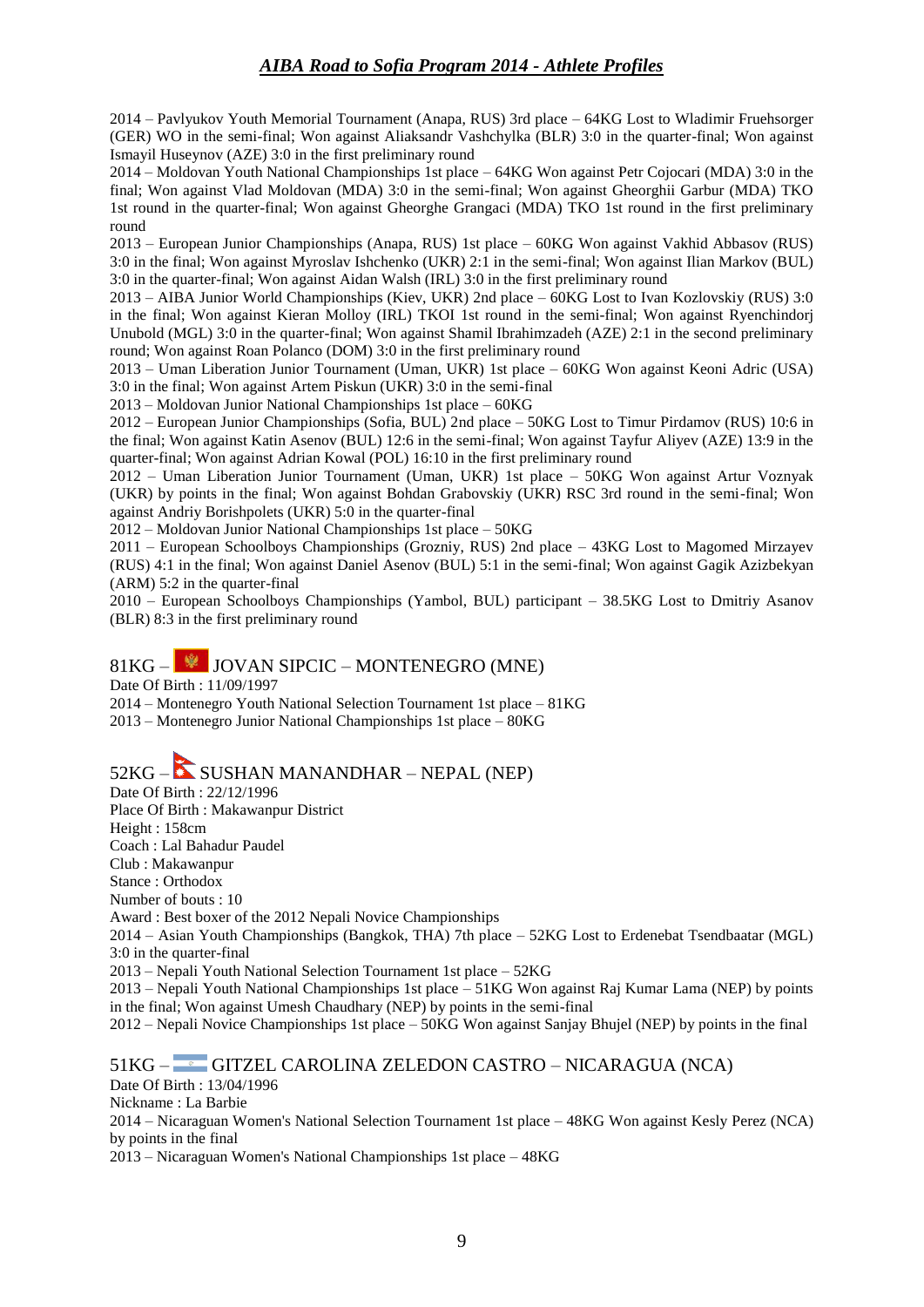60KG – SCARLETH MARIBEL OJEDA ARAUZ – NICARAGUA (NCA)

Date Of Birth : 12/02/1996 2014 – Nicaraguan Women's National Selection Tournament 1st place – 54KG Won against Claudia Parrales (NCA) by points in the final 2013 – Central American Women's Championships (Managua, NCA) 1st place – 54KG Won against Julia Canel (GUA) 3:0 in the final 2013 – Nicaraguan Women's Youth National Championships 1st place – 54KG 2013 – Nicaraguan Women's National Regional Tournament 1st place – 54KG Won against Gabriela Fajardo (NCA) by points in the final 2013 – Nicaraguan Women's National Championships 2nd place – 57KG Lost to Raquel Pravia (NCA) by points in the final 52KG – MELVIN JOSIAS LOPEZ ESTRADA – NICARAGUA (NCA) Date Of Birth : 12/11/1997 Place Of Birth : Managua Coach : Gustavo Herrera Club : La Academica Roger Deshon Residence : Managua, Villa Austria Nickname : Melo Number of bouts : 68 (66-0-2) Began boxing : 2006 Awards : Best boxer in the 2013 Nicaraguan Junior National Championships

2013 – Nicaraguan Junior National Championships 1st place – 52KG Won against Roberto Guido (NCA) RSC 1st round in the final

2012 – Nicaraguan Junior National Championships 1st place – 50KG Won against Jobner Padilla (NCA) by points in the final

2012 – Panamerican School Games (Guatemala City, GUA) 1st place – 50KG Won against Antoni Armas (VEN) RSC 2nd round in the final

2012 – Nicaraguan Junior National Student League 1st place – 50KG

2010 – Nicaraguan Schoolboys National Championships 1st place – 43KG

### $49KG -$  HAMZA AMEER – PAKISTAN (PAK)

Date Of Birth : 17/12/1996

Residence : Lahore

2013 – Pakistani Youth National Championships 1st place – 49KG

2012 – Pakistani Junior National Championships 3rd place – 46KG Lost to Bashir Ahmed (PAK) by points in the final

2011 – Pakistani Junior National Championships 1st place – 46KG

### 52KG – MOHAMMED NAEEM – PAKISTAN (PAK)

Date Of Birth : 03/08/1996

Residence : Sindh Region

2013 – Pakistani Youth National Championships 1st place – 52KG

2012 – Pakistani Junior National Championships 1st place – 52KG Won against Irfan Ali (PAK) by points in the final

### 56KG – THADIUS KATOA – PAPUA NEW-GUINEA (PNG)

Date Of Birth : 17/05/1997

2014 – Papua New Guinean National Championships 1st place – 56KG

2013 – Papua New Guinean National Championships 1st place – 56KG

2012 – Papua New Guinean Youth National Championships 1st place – 52KG

2011 – Papua New Guinean Junior National Championships 1st place – 50KG

#### 56KG – EDIN SEJDINOVIC – SLOVENIA (SLO)

Date Of Birth : 21/12/1996

Club : ZBK Maribor

2014 – Brandenburg Youth Cup (Frankfurt an der Oder, GER) participant – 60KG Lost to Volkan Gokcek (TUR) 2:1 in the first preliminary round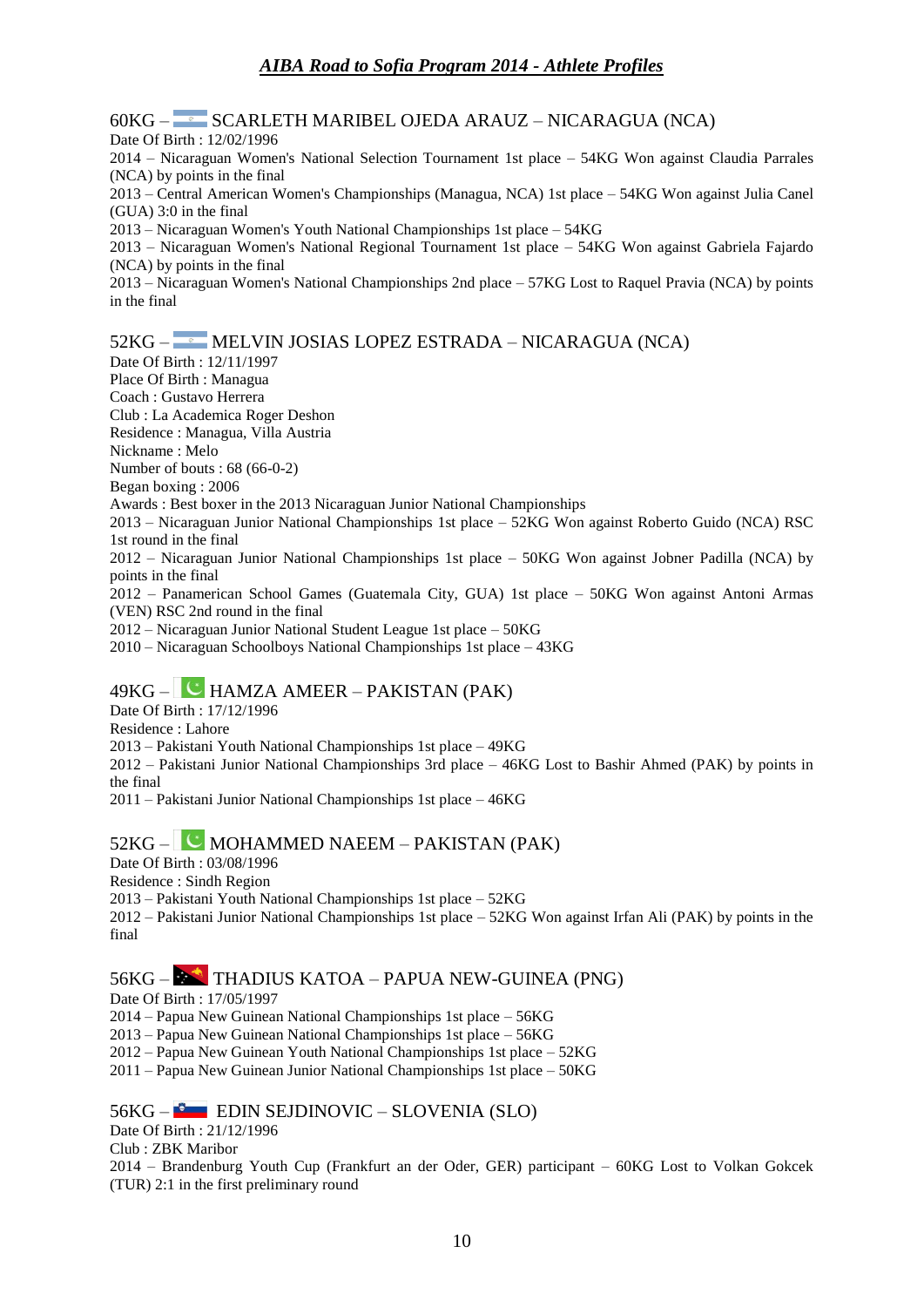2013 – European Youth Championships (Rotterdam, NED) 11th place – 56KG Lost to Rexhildo Zeneli (ALB) 3:0 in the second preliminary round; Won against Sandro Omerovic (SWE) 2:1 in the first preliminary round

2013 – Golden Gloves of Vojvodina Youth Tournament (Kikinda, SRB) 3rd place – 60KG Lost to Petar Stosic (SRB) 3:0 in the semi-final; Won against Zsolt Osadan (SVK) by points in the quarter-final

2013 – Slovenian Youth National Championships 1st place – 60KG Won against Nejc Strubelj (SLO) by points in the final; Won against Domen Siraj (SLO) by points in the semi-final

2013 – Mostar Youth Tournament (Mostar, BIH) 7th place – 56KG Lost to Vincenzo Colella (ITA) by points in the quarter-final

2013 – Slovenian National Championships 1st place – 56KG

2012 – Golden Gloves of Vojvodina Youth Tournament (Kikinda, SRB) 6th place – 52KG Lost to Nikita Kuznetsov (RUS) RSC 1st round in the quarter-final

2012 – European Junior Championships (Sofia, BUL) participant – 57KG Lost to Arsen Mustafa (ROM) RSC 2nd round in the first preliminary round

2012 – Slovenian Junior National Championships 2nd place – 60KG Lost to Luka Jedlovcik (SLO) 6:3 in the final; Won against Tim Ferjan (SLO) 15:4 in the semi-final

2011 – Slovenian Junior National Championships 1st place – 57KG Won against Filip Kac-Selih (SLO) by points in the final; Won against Denis Gorisek (SLO) by points in the semi-final

#### 56KG – MNELI NKAMBULE – SWAZILAND (SWZ)

Date Of Birth : 09/01/1996

Club : Kid Mamba

2013 – Swaziland Youth National Championships 1st place – 56KG

2012 – Swaziland National Selection Tournament 1st place – 56KG Won against Phumlani Mvubu (SWZ) KO 2nd round in the final

2012 – Swaziland Youth National Championships 1st place – 52KG

#### $60KG -$  AHMAD GHOSSOUN – SYRIA (SYR)

Date Of Birth : 04/09/1996

Club : Army

Residence : Damascus

2014 – Asian Youth Championships (Bangkok, THA) 2nd place – 60KG Lost to Abylaykhan Zhussupov (KAZ) 3:0 in the final; Won against Fazliddin Meliboyev (UZB) 3:0 in the semi-final; Won against Sandeep Kumar (IND) 3:0 in the quarter-final

2013 – Syrian Youth National Championships 1st place – 60KG Won against Rabie Ali (SYR) by points in the final; Won against Qousie Yousef (SYR) by points in the semi-final

2013 – Asian Youth Championships (Subic Bay, PHI) participant – 60KG Lost to Ashkhat Nametkerim (KAZ) 15+:15 in the first preliminary round

2012 – Children of Asia Games (Yakutsk, RUS) 3rd place – 57KG Lost to Mikhail Afanasyev (RUS) 10+:10 in the semi-final; Won against Nomunerdene Amarsaikhan (MGL) 12:7 in the quarter-final

2011 – AIBA Junior World Championships (Astana, KAZ) participant – 57KG Lost to Huascar Ramirez (DOM) 14:4 in the first preliminary round

2011 – Syrian Junior National Championships 1st place – 54KG Won against Abdelmalik Al-Kheshen (SYR) by points in the final; Won against Taher Haboush (SYR) by points in the semi-final

### $+91KG -$  TONY ATALLAH – SYRIA (SYR)

Date Of Birth : 01/01/1996

Residence : Damascus

2014 – Asian Youth Championships (Bangkok, THA) 2nd place – +91KG Lost to Yeldos Kadyrbayev (KAZ) 3:0 in the final; Won against Dalerjon Suleymanov (TJK) 3:0 in the semi-final

2013 – Syrian Youth National Championships 3rd place – +91KG Lost to Samer Al-Baerak (SYR) by points in the semi-final

2012 – Children of Asia Games (Yakutsk, RUS) 7th place – +80KG Lost to Aleksandr Zhevlakov (RUS) 8:5 in the quarter-final

2011 – Syrian Junior National Championships 1st place – +80KG Won against Samer Al-Baerak (SYR) by points in the final; Won against Yazeldin Kawakbi (SYR) by points in the semi-final

52KG – UMED YAKUBOV – TAJIKISTAN (TJK) Date Of Birth : 14/07/1997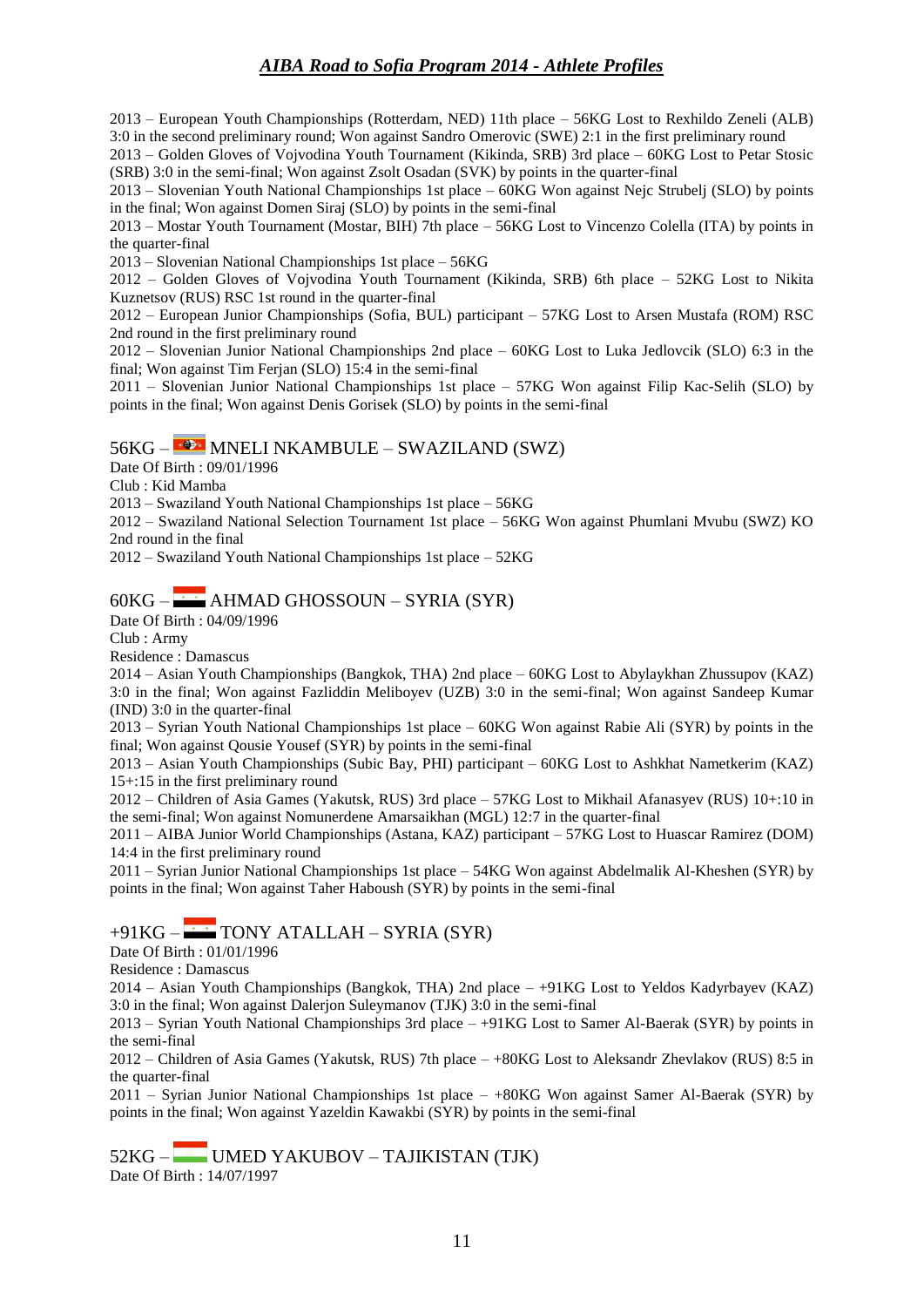Residence : Dushanbe

2013 – Khayrutdinov Youth Memorial Tournament (Almaty, KAZ) 3rd place – 52KG Lost to Alibek Tortayev (KAZ) 3:0 in the semi-final; Won against Baurzhan Zhaksykeldiyev (KAZ) 3:0 in the quarter-final; Won against Zhasulan Alimbek (KAZ) 3:0 in the first preliminary round

2013 – AIBA Junior World Championships (Kiev, UKR) 6th place – 48KG Lost to Daniel Gonzales (USA) 3:0 in the quarter-final; Won against Smail Bendridi (ALG) 3:0 in the second preliminary round; Won against David Asatryan (ARM) 2:1 in the first preliminary round

2013 – Makanalin & Nokerbekov Junior Tournament (Balkhash, KAZ) 1st place – 48KG

2013 – Asian Junior Championships (Shymkent, KAZ) 9th place – 48KG Lost to Ulugbek Rahimov (UZB) by points in the first preliminary round

2012 – Dushanbe Junior Tournament (Dushanbe, TJK) 1st place – 49KG Won against Akram Dzhaborov (TJK) by points in the final; Won against Jamshed Karimzoda (TJK) by points in the semi-final

2011 – Mezhenov Junior Tournament (Kurgan, RUS) 1st place – 46KG Won against Maksim Mayakovskiy (RUS) 8:6 in the final; Won against Dmitriy Volkov (RUS) AB 2nd round in the semi-final; Won against Ilshat Karimov (RUS) 17:1 in the quarter-final

2011 – Tajik Schoolboys National Championships 1st place – 43KG

2010 – Tajik Schoolboys National Championships 1st place – 39KG

#### 69KG – SHABBOS NEGMATULLOYEV – TAJIKISTAN (TJK)

Date Of Birth : 21/09/1997

Residence : Dushanbe

Awards : Tajik Junior Sportsman of the Year 2013

2014 – Asian Youth Championships (Bangkok, THA) 2nd place – 69KG Lost to Bektemir Melikuziyev (UZB) 3:0 in the final; Won against Manjeet (IND) 2:1 in the semi-final; Won against Mai Chieh En (TPE) 3:0 in the quarter-final

2013 – Khayrutdinov Youth Memorial Tournament (Almaty, KAZ) 1st place – 69KG Won against Sunnatillo Bakhodirov (UZB) 2:1 in the final; Won against Askarzhon Avazov (UZB) 3:0 in the semi-final; Won against Oleg Yefremenko (KAZ) TKO 2nd round in the quarter-final; Won against Kaysar Nagyzbay (KAZ) 3:0 in the first preliminary round

2013 – AIBA Junior World Championships (Kiev, UKR) 3rd place – 66KG Lost to Rovshan Musayev (AZE) 3:0 in the semi-final; Won against Aditya Maan (IND) 3:0 in the quarter-final; Won against Olcay Yildirim (TUR) 3:0 in the first preliminary round

2013 – Makanalin & Nokerbekov Junior Tournament (Balkhash, KAZ) 2nd place – 66KG

2013 – Asian Junior Championships (Shymkent, KAZ) 3rd place – 66KG Lost to Rakhat Marzhikpayev (KAZ) by points in the semi-final

2013 – Dushanbe Junior Tournament (Dushanbe, TJK) 1st place – 66KG

2012 – Dushanbe Junior Tournament (Dushanbe, TJK) 1st place – 64KG Won against Khakim Turayev (TJK) by points in the final; Won against Bagdan Omayev (TJK) by points in the semi-final

2012 – Tajik Junior National Championships 1st place – 63KG Won against Firdavs Odinayev (TJK) by points in the final; Won against Khumoyun Khasanov (TJK) by points in the semi-final

2012 – Children of Asia Junior Games (Yakutsk, RUS) participant – 60KG Lost to Dalay Ganzorig (MGL) 7:2 in the first preliminary round

2011 – Mezhenov Junior Tournament (Kurgan, RUS) 5th place – 57KG Lost to Dmitriy Sharov (RUS) 14:13 in the quarter-final

2010 – Tajik Schoolboys National Championships 1st place – 49KG

75KG – KIMBERLY JACKSON – TRINIDAD AND TOBAGO (TRI)

Date Of Birth : 18/04/1997

Place Of Birth : Siparia

Number of bouts : 18

2013 – Oakland Boxing Gym Tournament (Oakland, USA) 1st place – 75KG Won against Laura Incarnato (ITA) by points in the final

2013 – Trinidad & Tobago Women's National Championships 1st place – 75KG

2013 – TRI-BAR Women's Dual Match – 66KG Lost to Kimberly Gittens (BAR) by points

2012 – Trinidad & Tobago Women's National Championships 2nd place – 69KG Lost to Ingle Charles (TRI) by points in the final

# 52KG – AKMAL STROUDE – TRINIDAD AND TOBAGO (TRI)